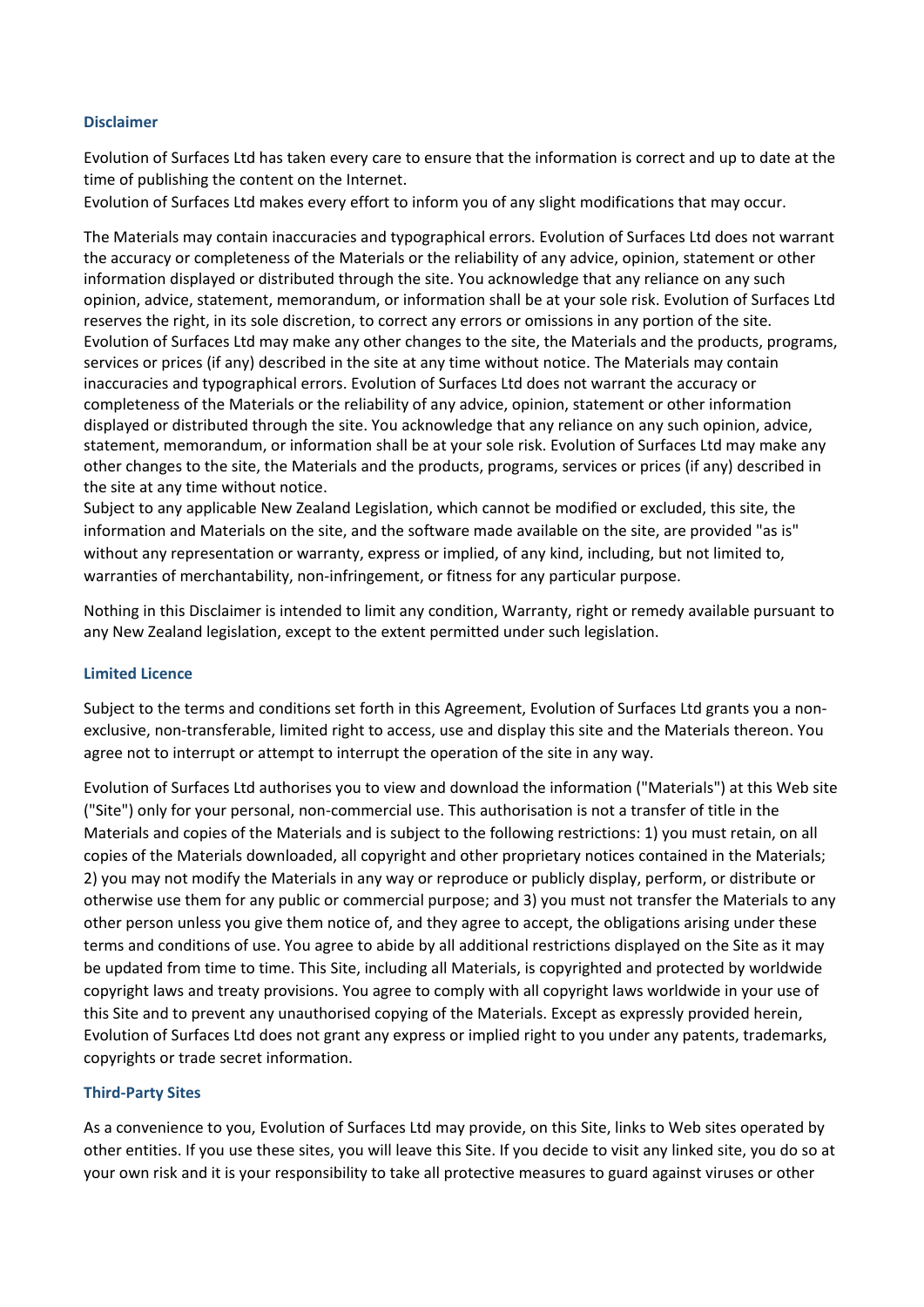destructive elements. Evolution of Surfaces Ltd makes no warranty or representation regarding, and does not endorse, any linked Web sites or the information appearing thereon or any of the products or services described thereon. Links do not imply that Evolution of Surfaces Ltd or this Site sponsors, endorses, is affiliated or associated with, or is legally authorised to use any trademark, trade name, logo or copyright symbol displayed in or accessible through the links, or that any linked site is authorised to use any trademark, trade name, logo or copyright symbol of Evolution of Surfaces Ltd or any of its affiliates or subsidiaries.

# **Information Provided by You**

Evolution of Surfaces does not want you to, and you should not, send any confidential or proprietary information to Evolution of Surfaces Ltd via the Site. You agree that any information or Materials that you or individuals acting on your behalf provide to Evolution of Surfaces Ltd will not be considered confidential or proprietary. By providing any such information or Materials to Evolution of Surfaces Ltd, you grant to Evolution of Surfaces Ltd an unrestricted, irrevocable, worldwide, royalty-free license to use, reproduce, display, publicly perform, transmit and distribute such information and Materials, and you further agree that Evolution of Surfaces Ltd is free to use any ideas, concepts or know-how that you or individuals acting on your behalf provide to Evolution of Surfaces Ltd. You further recognise that Evolution of Surfaces Ltd does not want you to, and you warrant that you shall not, provide any information or Materials to Evolution of Surfaces Ltd that is defamatory, threatening, obscene, harassing, or otherwise unlawful, or that incorporates the proprietary material of another.

## **Limitation of Damages**

In no event shall Evolution of Surfaces Ltd or any of its subsidiaries be liable to any entity for any direct, indirect, special, consequential or other damages (including, without limitation, any lost profits, business interruption, loss of information or programs or other data on your information handling system) that are related to the use of, or the inability to use, the content, Materials, and functions of the site or any linked website, even if Evolution of Surfaces Ltd is expressly advised of the possibility of such damages.

# **Changes**

Evolution of Surfaces Ltd reserves the right, at its sole discretion, to change, modify, add or remove any portion of this Agreement in whole or in part, at any time. Changes in this Agreement will be effective when notice of such change is posted. Your continued use of the Site after any changes to this Agreement are posted will be considered acceptance of those changes.

Evolution of Surfaces Ltd may terminate, change, suspend or discontinue any aspect of the Evolution of Surfaces Site, including the availability of any features of the Site, at any time. Evolution of Surfaces Ltd may also impose limits on certain features and services or restrict your access to parts or the entire Site without notice or liability. Evolution of Surfaces Ltd may terminate the authorisation, rights and license given above and, upon such termination, you shall immediately destroy all Materials.

## **International Users & Choice of Law**

This Site is controlled, operated and administered by Evolution of Surfaces Ltd from its offices within New Zealand. Evolution of Surfaces Ltd makes no representation that Materials at this site are appropriate or available for use at other locations outside New Zealand and access to them from territories where their contents are illegal is prohibited. You may not use the Site or export the Materials in violation of New